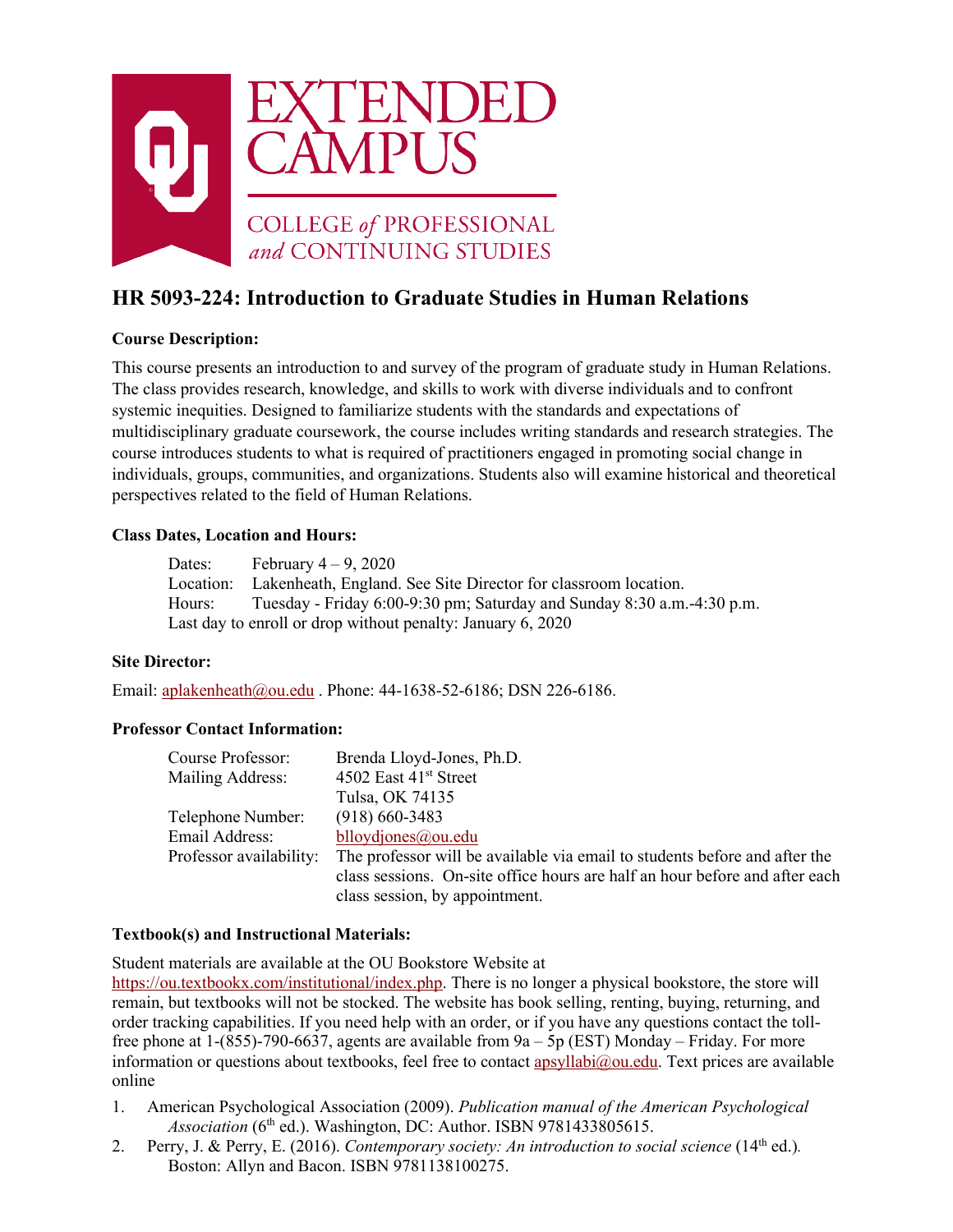# **Course Objectives:**

Students will:

- develop communication competence, an understanding of graduate education standards, and the tools needed for graduate study including familiarity with the writing format described in the *Publication Manual of the American Psychological Association* (APA), 6th edition;
- define human relations as a multidisciplinary field;
- become familiar with the historical and theoretical foundations of the study of human relations;
- explain the relationship between the social sciences and diversity and inclusion and how this relationship informs the study of human relations;

# **Course Outline:**

- 1. Introduction
- 2. Writing in APA format
- 3. Expectations of graduate human relations study
- 4. Purpose of the social sciences and the link with diversity and inclusion
- 5. Historical and theoretical foundations of the field of human relations
- 6. Definitions of human relations
- 7. Conclusion

## **Note on plagiarism:**

Be aware that student papers when submitted to Canvas are automatically submitted to turnitin.com, a plagiarism database that scans your paper and adds it to the database to be used for future searches. The scan gives a percentage for how much of a paper is found in other sources and gives links to those other sources as evidence. Please cite and paraphrase your material appropriately (see *APA Publication Manual*, 6th ed.).

## **Assignments, Grading and Due Dates:**

## **Readings:**

Students are expected to read all six assigned chapters in the Perry and Perry course text *Contemporary society: An introduction to social science* (14<sup>th</sup> edition) before class begins. Our focus will be primarily on Chapters 1, 7, 8, 9, 12, and 13 (six chapters) prior to the start of class.

Students are expected to read Chapters 1, 2 and 3 of American Psychological Association (2009). *Publication manual of the American Psychological Association* before class starts.

## **Attendance: 10 points**

Students are expected to attend class meetings and team project meetings. Class attendance is mandatory; thus failure to attend class meetings will result in the lowering of students' grades by five points for each class missed.

## **Literature Review Paper: 50 Points - Due Feb 16 by 11 p.m. via Canvas**

The written Literature Review is an organized narrative that conveys to the readers the relevance of published research as it relates to your assigned chapter. The purpose of a Literature Review is to integrate and summarize what you have learned from an immersion in the research literature related to your assigned chapter or an issue within the chapter. These peer reviewed journal research articles need to have been published within the last 5 years. Additionally, your papers should respond to a question that you pose and should:

- 1. contain in-text citations;
- 2. include a reference page;
- 3. use standard size (12 pt.) Times Roman font;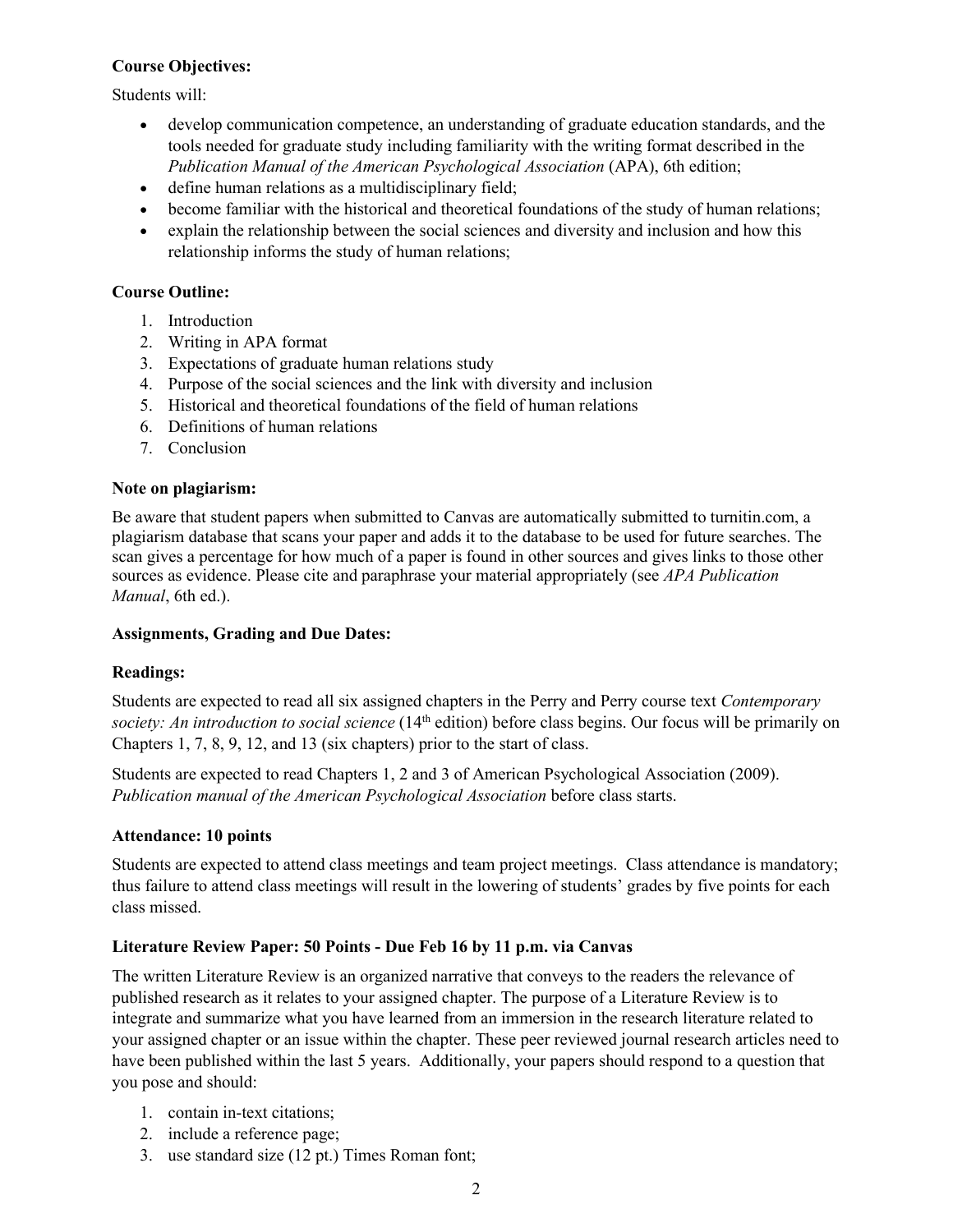- 4. omit the abstract;
- 5. use a separate coversheet containing the title of your paper, your name, title of the course, and the date;
- 6. contain 8-10 pages of double-spaced text;
- 7. include 5 peer-reviewed journal articles within the last 5 years (2015-2020);
- 8. number each page; and
- 9. use APA style manual  $-6<sup>th</sup>$  edition

Refer to the *APA Publication Manual* for assistance in using proper in-text citations, and citations on the reference page. You may also contact OU's Writing Center for APA assistance. Contact the Center at [www.ou.edu/writingcenter](http://www.ou.edu/writingcenter) or at 405-325-4402.

Chapter Assignment: Perry & Perry (2016)

Students are assigned chapters according to the first letter of your last name. See below:

- A- E: Chapter 7
- F-J: Chapter 8
- K-O Chapter 9
- P-T Chapter 12
- U-Z Chapter 13

#### **Class Assignment Based on Film: 15 points**

A Conversation with Dr. George Henderson [http://videos.oeta.tv/video/2365268209/.](http://videos.oeta.tv/video/2365268209/) In class students will view the film, "A Conversation with Dr. George Henderson," an OETA/PBS film that features the creator of the OU Human Relations program. Students will be given questions to answer based on the film.

#### **Multiple Choice Exam: Complete on last class session: 25 points**

The final exam will cover Chapters 1, 7, 8, 9, 12, and 13 of Perry and Perry (2016) and the format will be multiple choice.

#### **Criteria for Evaluation Writing Assignments:**

Grading papers requires my subjective evaluation. Unlike true/false, multiple-choice or any other kind of objective examinations, no one right-or-wrong response exists. Instead, a variety of responses are possible, varying only in that some are better responses than others. When writing your papers, please consider the following:

Introduction:

Paper presents a purpose and/or objective of the paper, provides a preview of the paper and includes topic's key question(s) and terms.

#### Focusing & Sequencing:

Paper only includes materials that are clearly related to subtopic and main topic evidences strong organization and integration of material within subtopics demonstrates strong transitions, linking subtopics and main topic.

Support:

Paper constitutes peer-reviewed research based support of the topic.

Discussion:

Paper thoroughly assesses and evaluates the topic of discussion and exhibits thorough explanations, examples and illustrations relevant to the topic.

Conclusion:

Paper provides a strong review of key conclusions and returns to the purpose statement and/or key question. It includes an insightful explanation of the impact of the researched material on the topic.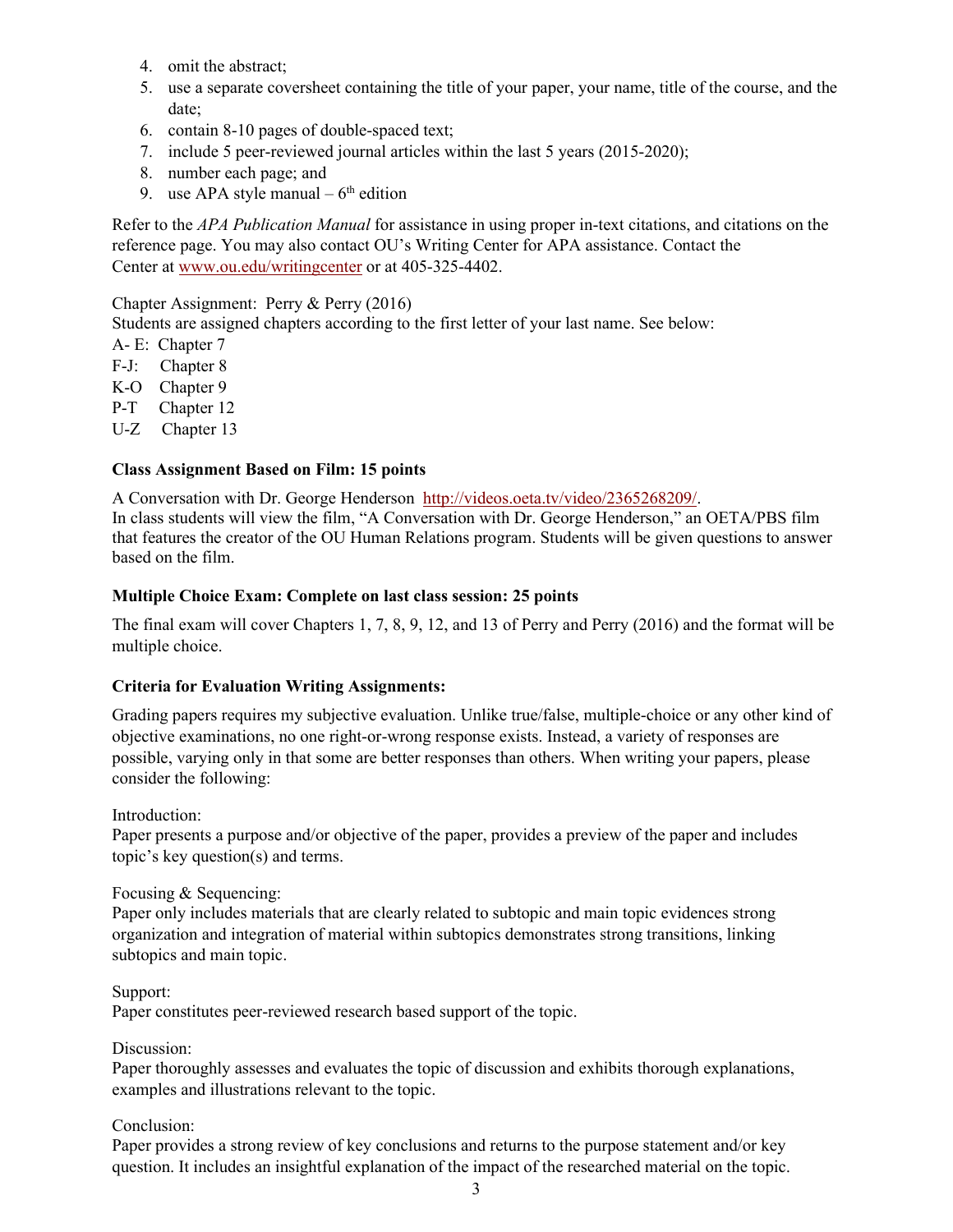Grammar & Mechanics:

Paper is free of grammatical and spelling and punctuation errors.

## APA Style:

Paper is free of errors in APA style and is written in scholarly style. Writing is organized, flows well, and easy to follow.

## References & Citations:

Paper includes a reference page and both references and citations are correctly written and presented. Your paper should be formatted according to APA 6th edition guidelines. This includes properly formatted title and reference pages. Paper should be written in Times New Roman, 12-inch font, double spaced. An abstract and running head are not necessary for the assignments in this course.

# **Grading:**

This is a letter-graded course: A, B, C, D, or F. A=90-100; B=80-89; C=70-79; D=60-69; F=Below 60

A = Superlative work. It reflects scholarship, depth, accuracy, and good grammar. Papers, critiques, and presentations receiving an A grade are well organized, cogently address almost all appropriate points, leave little in the way of questions unless purposely designed to stimulate questions, provide appropriate citations, and clearly address the stated objectives. Interpretation, analysis, and synthesis flow clearly from the information base.

 $B =$  Above average work. It reflects sound scholarship, but may contain a few distracting presentation and process errors such as grammatical mistakes, spelling errors and lack of clarity. Interpretation may be challenged; analysis and synthesis may be criticized easily.

 $C =$  Average work. The work reflects marginal scholarship. It contains frequent grammatical mistakes and spelling errors. Objectives are not clear, sentence structure may be flawed, citations are inadequate, interpretation is questionable, and analysis is weak.

| <b>Assignment</b>         | <b>Due Date</b>       | <b>Percent of Grade</b> |
|---------------------------|-----------------------|-------------------------|
| Attendance                | All class sessions    | 10                      |
| Written Literature review | February 16 by 11 pm  | 50                      |
| In-class Film             | During class sessions | 15                      |
| Final exam                | Last class session    | 25                      |
| NА                        | <b>NA</b>             | Total Points: 100       |

 $D = No$  comment.

**Notice:** Failure to meet assignment due dates could result in a grade of I (Incomplete) and may adversely impact Tuition Assistance and/or Financial Aid.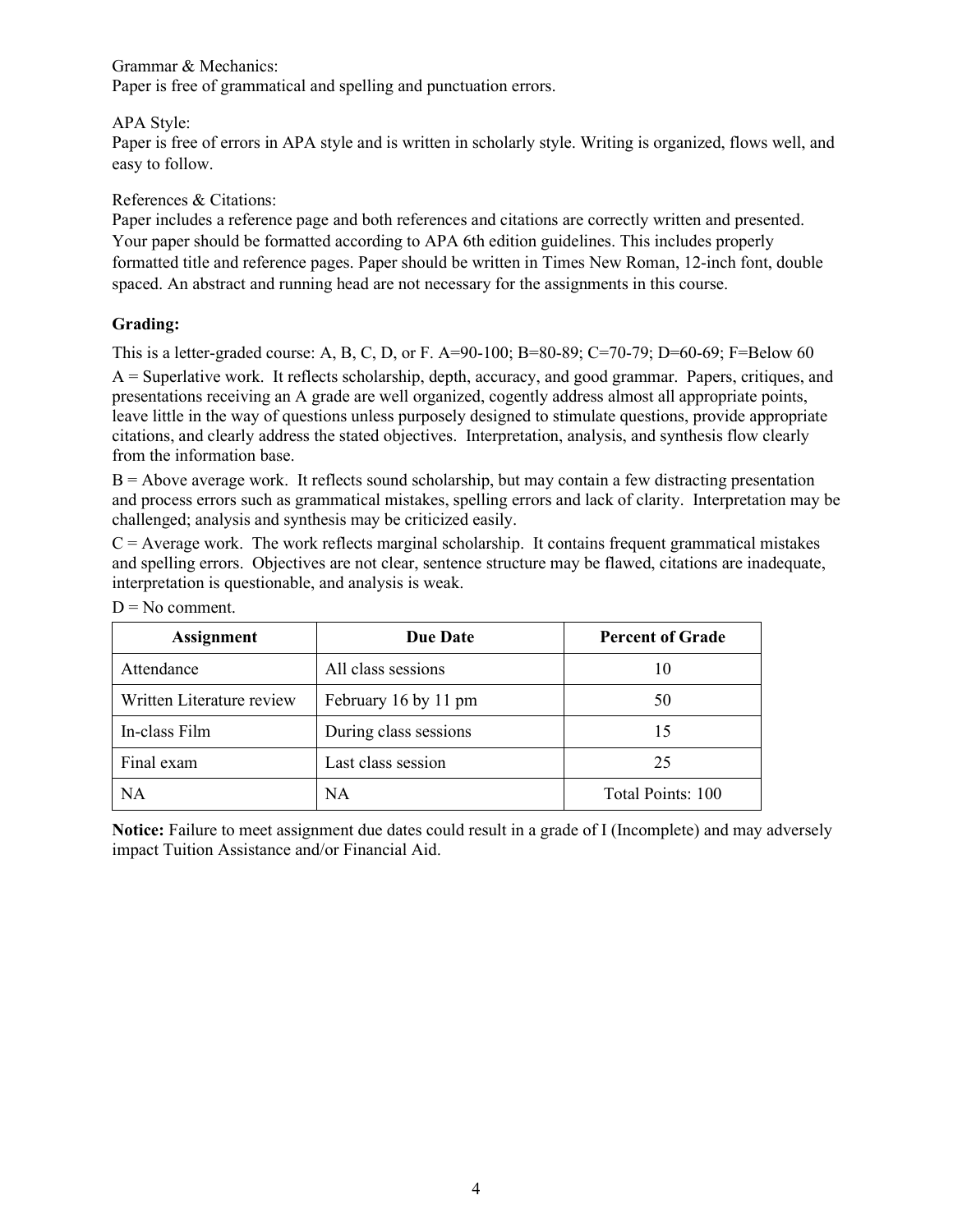#### **POLICIES AND NOTICES**

#### **Attendance/Grade Policy**

Attendance and participation in interaction, individual assignments, group exercises, simulations, role playing, etc. are valuable aspects of any course because much of the learning comes from discussions in class with other students. It is expected that you attend all classes and be on time except for excused emergencies.

Excused absences are given for professor mandated activities or legally required activities such as emergencies or military assignments. It is the policy of the University to excuse absences of students that result from religious observances and to provide without penalty for the rescheduling of examinations and additional required class work that may fall on religious holidays. Unavoidable personal emergencies, including (but not limited to) serious illness; delays in getting to class because of accidents, etc.; deaths and funerals, and hazardous road conditions will be excused.

If you are obtaining financial assistance (TA, STAP, FA, VA, Scholarship, etc.) to pay all or part of your tuition cost, you must follow your funding agency/institution's policy regarding "I" (Incomplete) grades unless the timeline is longer than what the University policy allows then you must adhere to the University policy. Students who receive Financial Aid must resolve/complete any "I" (Incomplete) grades by the end of the term or he/she may be placed on "financial aid probation." If the "I" grade is not resolved/completed by the end of the following term, the student's Financial Aid may be suspended make the student ineligible for further Financial Aid.

Students are responsible for meeting the guidelines of Tuition Assistance and Veterans Assistance. See the education counselor at your local education center for a complete description of your TA or VA requirements.

#### **Academic Integrity and Student Conduct**

Academic integrity means honesty and responsibility in scholarship. Academic assignments exist to help students learn; grades exist to show how fully this goal is attained. Therefore all work and all grades should result from the student's own understanding and effort.

Academic misconduct is any act which improperly affects the evaluation of a student's academic performance or achievement. Misconduct occurs when the student either knows or reasonably should know that the act constitutes misconduct. Academic misconduct includes: cheating and using unauthorized materials on examinations and other assignments; improper collaboration, submitting the same assignment for different classes (self-plagiarism); fabrication, forgery, alteration of documents, lying, etc…in order to obtain an academic advantage; assisting others in academic misconduct; attempting to commit academic misconduct; destruction of property, hacking, etc…; intimidation and interference with integrity process; and plagiarism. All students should review the Student's Guide to Academic Integrity at [http://integrity.ou.edu/students\\_guide.html](http://integrity.ou.edu/students_guide.html)

Students and faculty each have responsibility for maintaining an appropriate learning environment. All students should review policies regarding student conduct at<http://studentconduct.ou.edu/>

#### **Accommodation Statement**

The University of Oklahoma is committed to making its activities as accessible as possible. For accommodations on the basis of disability, please contact your local OU Site Director.

## **Adjustment for Pregnancy/Childbirth-Related Issues**

Should you need modifications or adjustments to your course requirements because of documented pregnancy-related or childbirth-related issues, please contact me as soon as possible to discuss. Generally, modifications will be made where medically necessary and similar in scope to accommodations based on temporary disability. Please see [http://www.ou.edu/content/eoo/faqs/pregnancy-faqs.html.](http://www.ou.edu/content/eoo/faqs/pregnancy-faqs.html)

## **Title IX Resources**

For any concerns regarding gender-based discrimination, sexual harassment, sexual misconduct, stalking, or intimate partner violence, the University offers a variety of resources, including advocates on-call 24/7,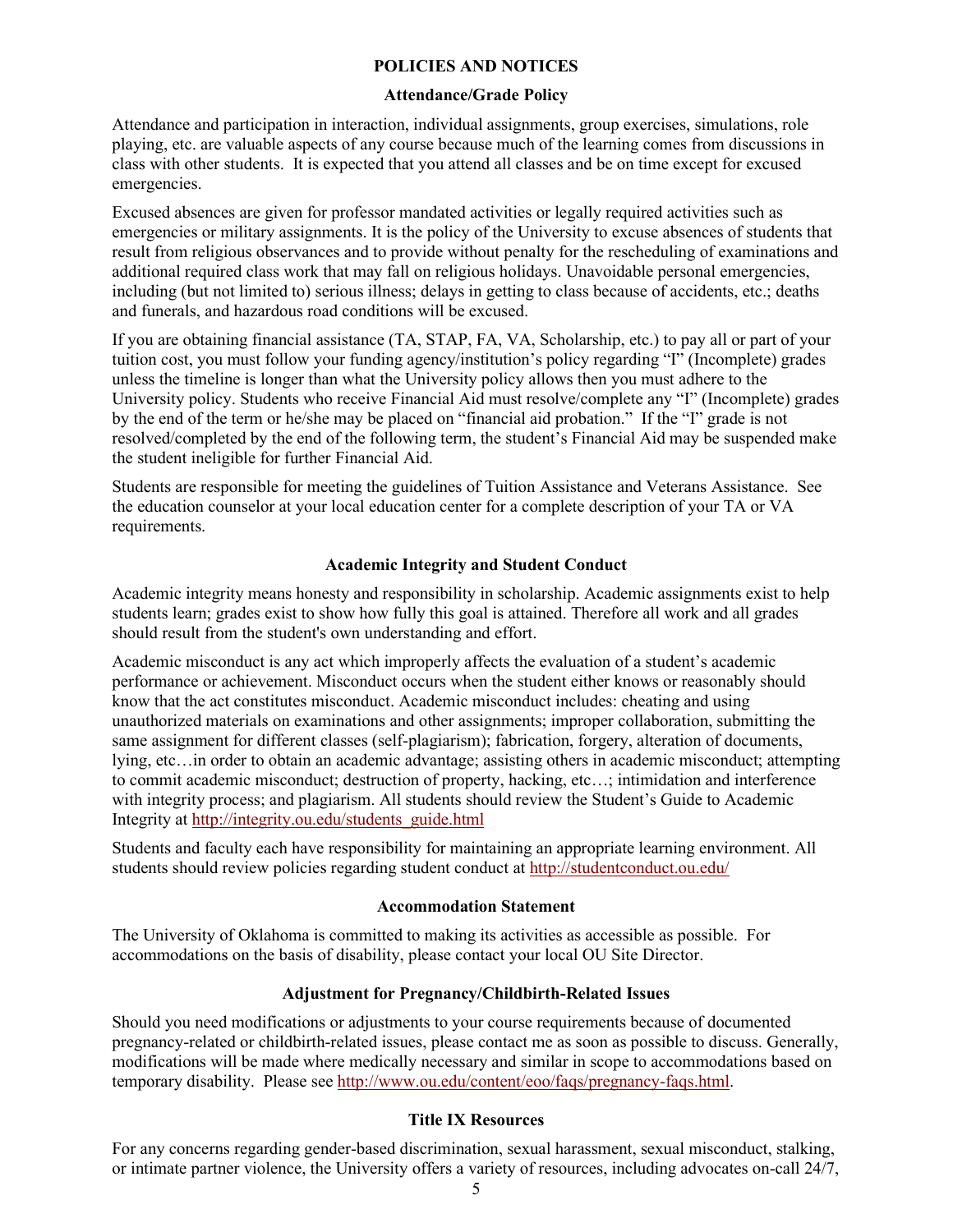counseling services, mutual no-contact orders, scheduling adjustments, and disciplinary sanctions against the perpetrator. Please contact the Sexual Misconduct Office at  $\text{smo}(a)$  ou.edu or (405) 325-2215 (8-5), or the Sexual Assault Response Team at (405) 615 -0013 (24/7) to report an incident. To learn more about Title IX, please visit the Institutional Equity Office's website at<http://www.ou.edu/content/eoo.html>

## **Course Policies**

Advanced Programs policy is to order books in paperback if available. Courses, dates, and professors are subject to change. Please check with your OU Site Director. Students should retain a copy of any assignments that are mailed to the professor for the course. Advanced Programs does not provide duplicating services or office supplies.

Any and all course materials, syllabus, lessons, lectures, etc. are the property of professor teaching the course and the Board of Regents of the University of Oklahoma and are protected under applicable copyright.

For more information about Advanced Programs, visit our website at:<http://www.goou.ou.edu/>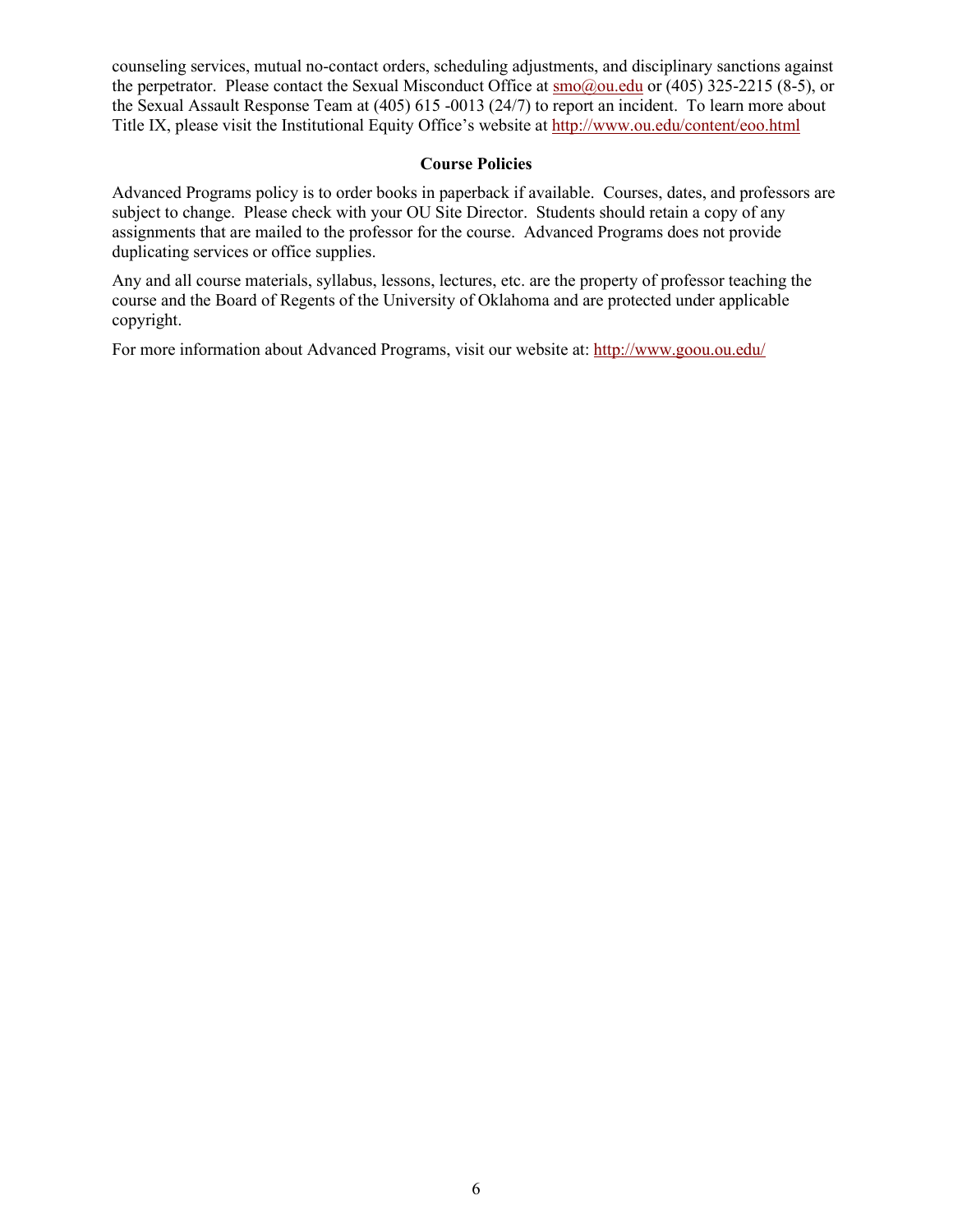# **INSTRUCTOR VITA**

# **Brenda Lloyd-Jones, Ph.D.**

# **Education**

- Ph.D. University of Tulsa; Major: Education Administration and Research with an emphasis on Leadership
- M.A. Illinois State University; Major: Speech, Language Pathology and Audiology
- B.S. Northern Illinois University; Major: Communication Disorder; Minor: Psychology

# **Current Positions**

- Associate Professor, University of Oklahoma, Department of Human Relations, Schusterman Center, Tulsa, OK
- Extended Campus Professor, University of Oklahoma
- Certified Mediator, State of Oklahoma

# **Frequently Taught Advanced Programs Courses**

- HR 5093 Introduction to Graduate Studies in Human Relations
- HR 5083 Seminar in Group Dynamics
- HR 5053 Diversity and Justice in Organizations
- HR 5073 Creative Problem Solving
- HR 5193 Intervention and Practice in Training

# **Major Areas of Teaching and Research Interest**

- Women and Leadership
- Diversity and Inclusion in Organization
- Auto-ethnography
- Intergenerational Tension in Organizations
- Volunteering & Philanthropy, Community Engagement, and Under-resourced Communities

# **Selected Publications**

- Byrd, M. & Lloyd-Jones, B. (2016). Developing a social justice-oriented workforce diversity concentration in human relations academic programs. In C. L. Scott & J. D. Simms (Eds.), *Developing workforce diversity programs, curriculum, and degrees in academic programs* (pp. 179-196). Hershey, PA: IGI Global.
- Jean-Marie, G., Lloyd-Jones, B. (Eds.) (2011). Women of color in higher education: Turbulent past, promising future, Volume 8, Diversity in Higher Education Series. Emerald Groups Publishing.
- Jean-Marie, G., Lloyd-Jones, B. (Eds.) (2011). Women of color in higher education: Contemporary perspectives and new directions, Volume 9, Diversity in Higher Education Series. Emerald Groups Publishing.
- Lloyd-Jones, B. (2019). Where are the African American Women Leaders Call for more Nuanced Research in Higher Education? *International Journal of Humanities and Social Science Review*; *5* (1) 7-15.
- Lloyd-Jones, B. & Jean-Marie, G. (2019). Mentoring women faculty of color in the academy for career advancement. In L. A. Searby & B. Irby (Eds.), *The Wiley-Blackwell international handbook of mentoring: Paradigms, practices, programs, and possibilities*. Hoboken, NJ: Wiley-Blackwell.